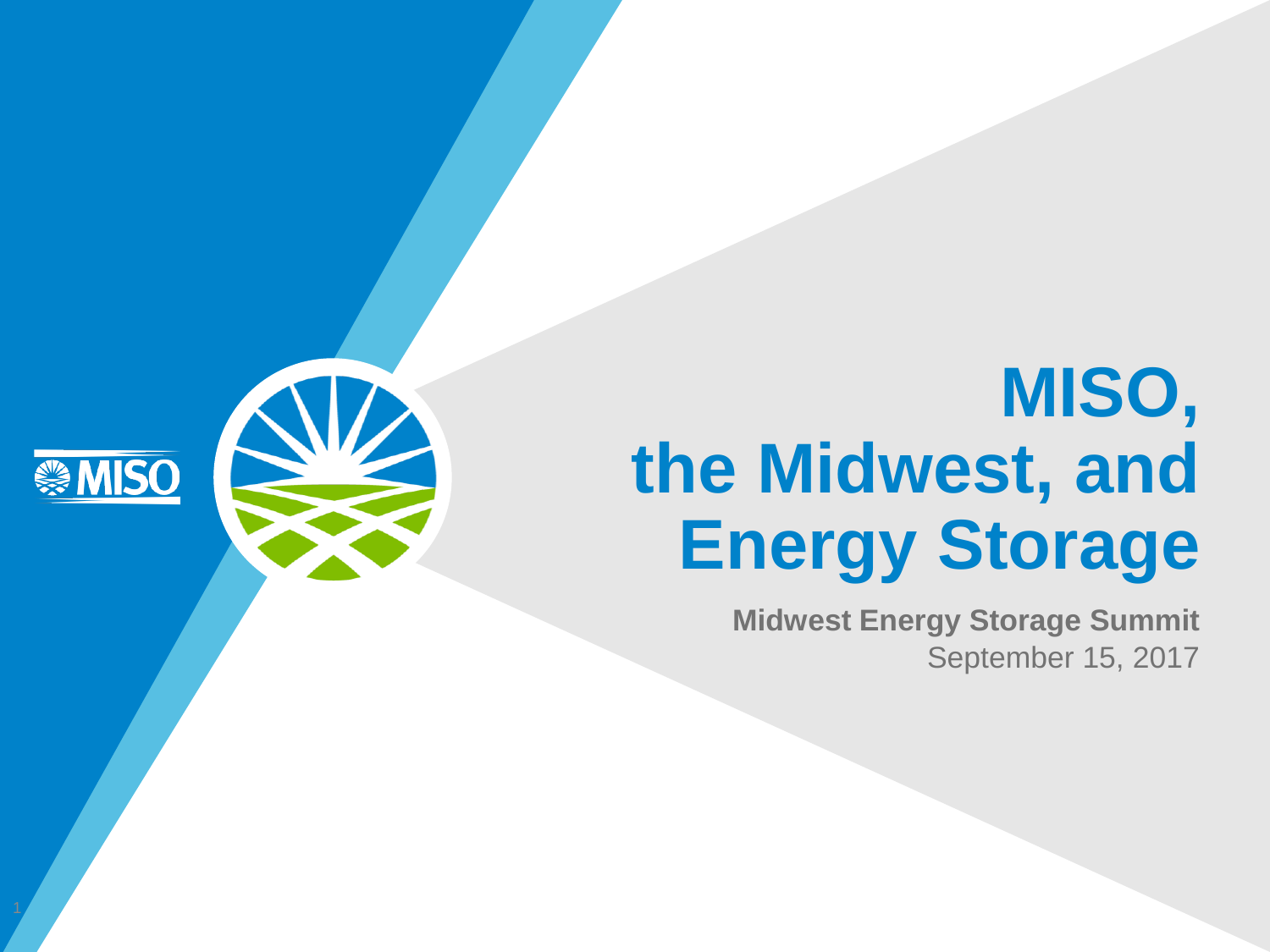# **MISO's mission is to drive value creation through efficient reliability/market operations, planning and innovation**

- **Footprint:**
	- ‒ 15 States
	- ‒ 1 Canadian Province
	- ‒ City of New Orleans
	- ‒ 42 million end-use customers
	- 65,800 miles of transmission
- **Generation Capacity:**
	- ‒ 175 GW (market)
	- ‒ 191 GW (reliability)
- **>170 Members**
- **>430 Market Participants**

•*MISO is a "policy taker, not maker" …. a thought partner that provides independent assessment on policy choices*

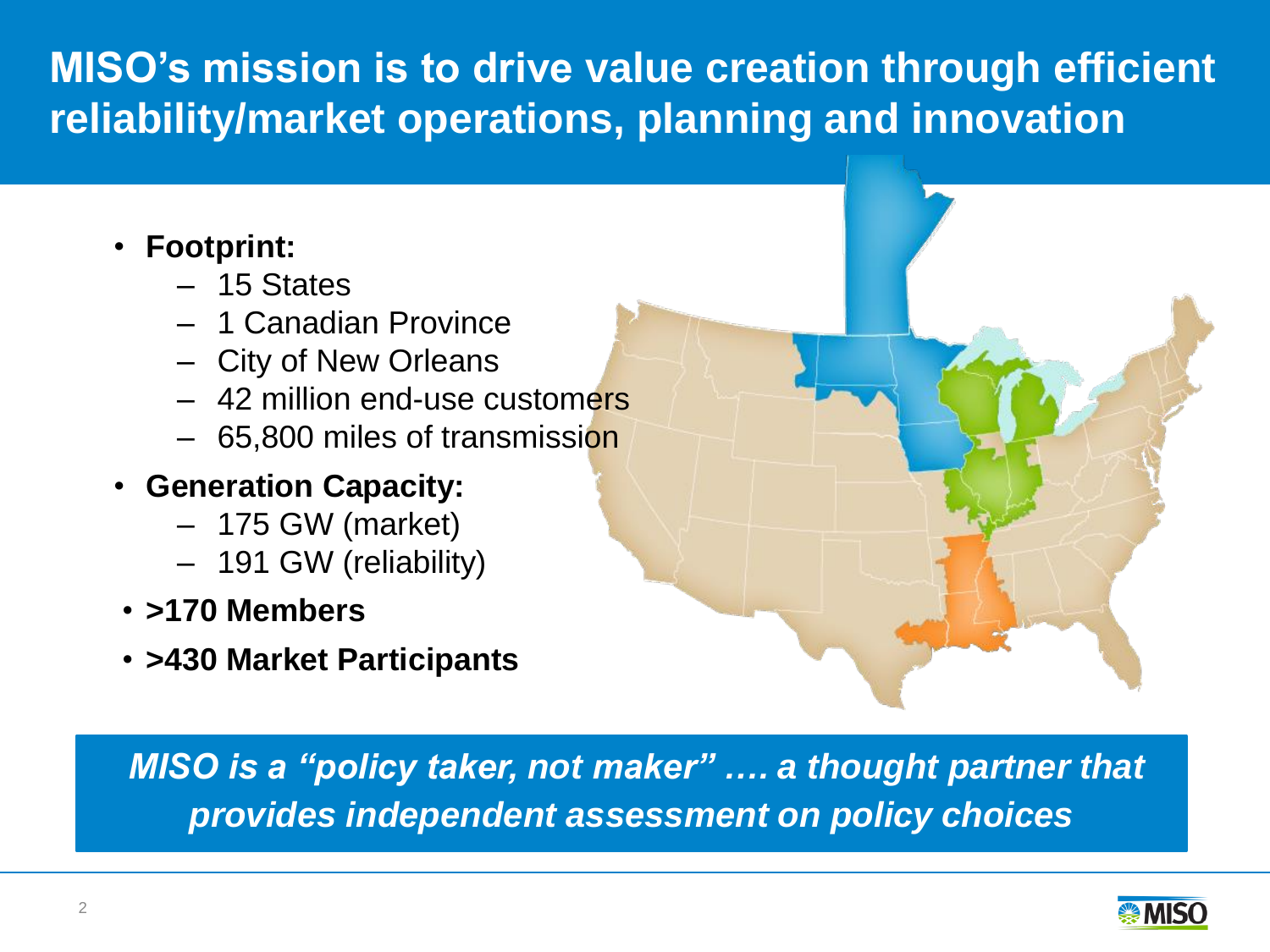#### **MISO follows Transmission Planning Guiding Principles to ensure reliability, support policy requirements, and enable a competitive market to benefit all customers**

- 1. Make the benefits of an economically efficient electricity market available to customers by identifying transmission projects which provide access to electricity at the lowest total electric system cost
- 2. Develop a transmission plan that meets all applicable NERC and Transmission Owner planning criteria and safeguards local and regional reliability through identification of transmission projects to meet those needs
- **3. Support state and federal energy policy requirements by planning for access to a changing resource mix**
- 4. Provide an appropriate cost allocation mechanism that ensures that costs of transmission projects are allocated in a manner roughly commensurate with the projected benefits of those projects
- **5. Analyze system scenarios and make the results available to state and federal energy policy makers and other stakeholders to provide context to inform regarding choices**
- 6. Coordinate planning processes with neighbors and work to eliminate barriers to reliable and efficient operations

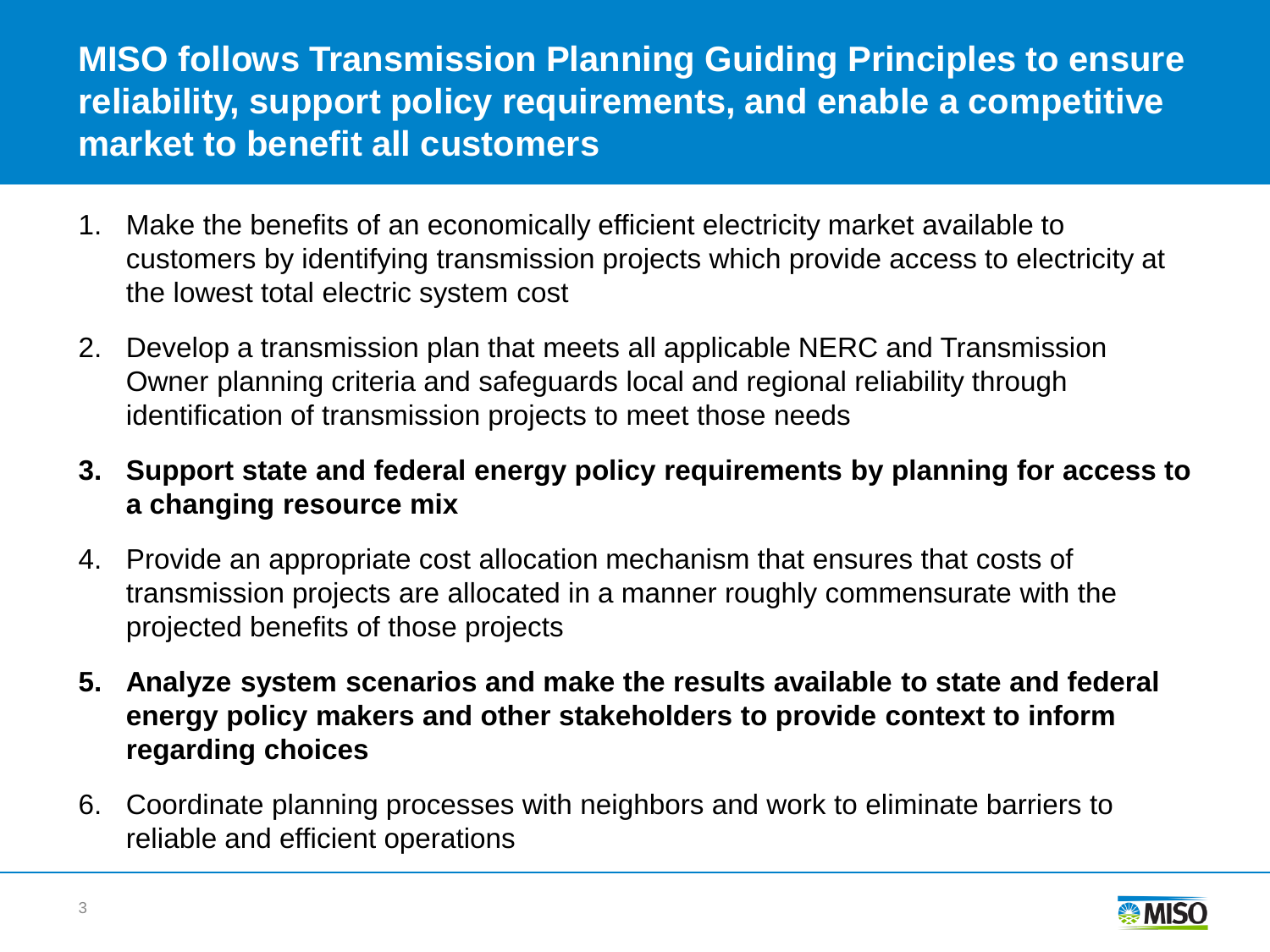#### **MISO's long-term planning process is designed to identify the most robust transmission plan across future scenarios**



*The graphics are for illustrative purposes ONLY*

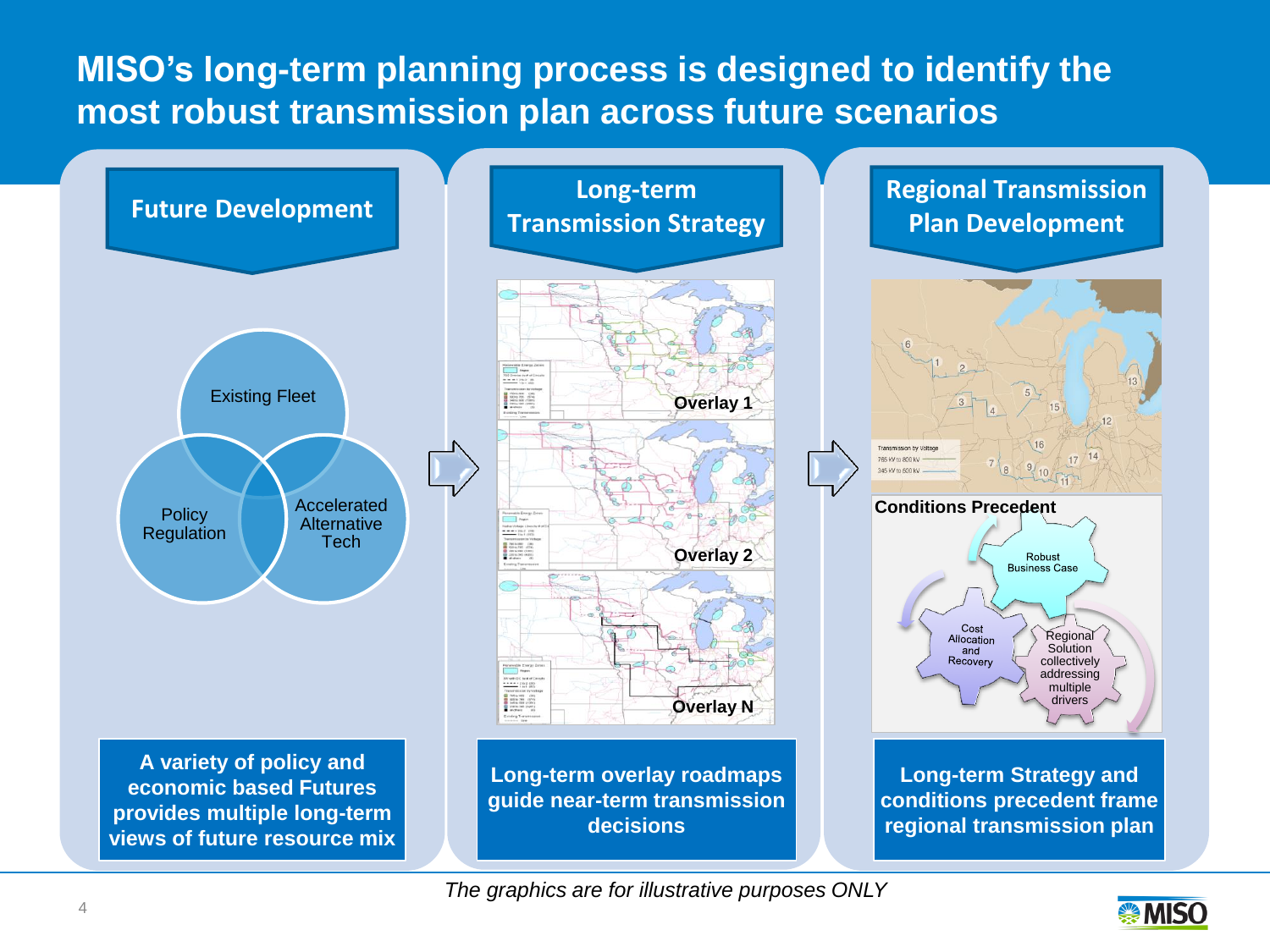### **MISO generation fleet is evolving with projected increases in renewables and gas-fired generation**





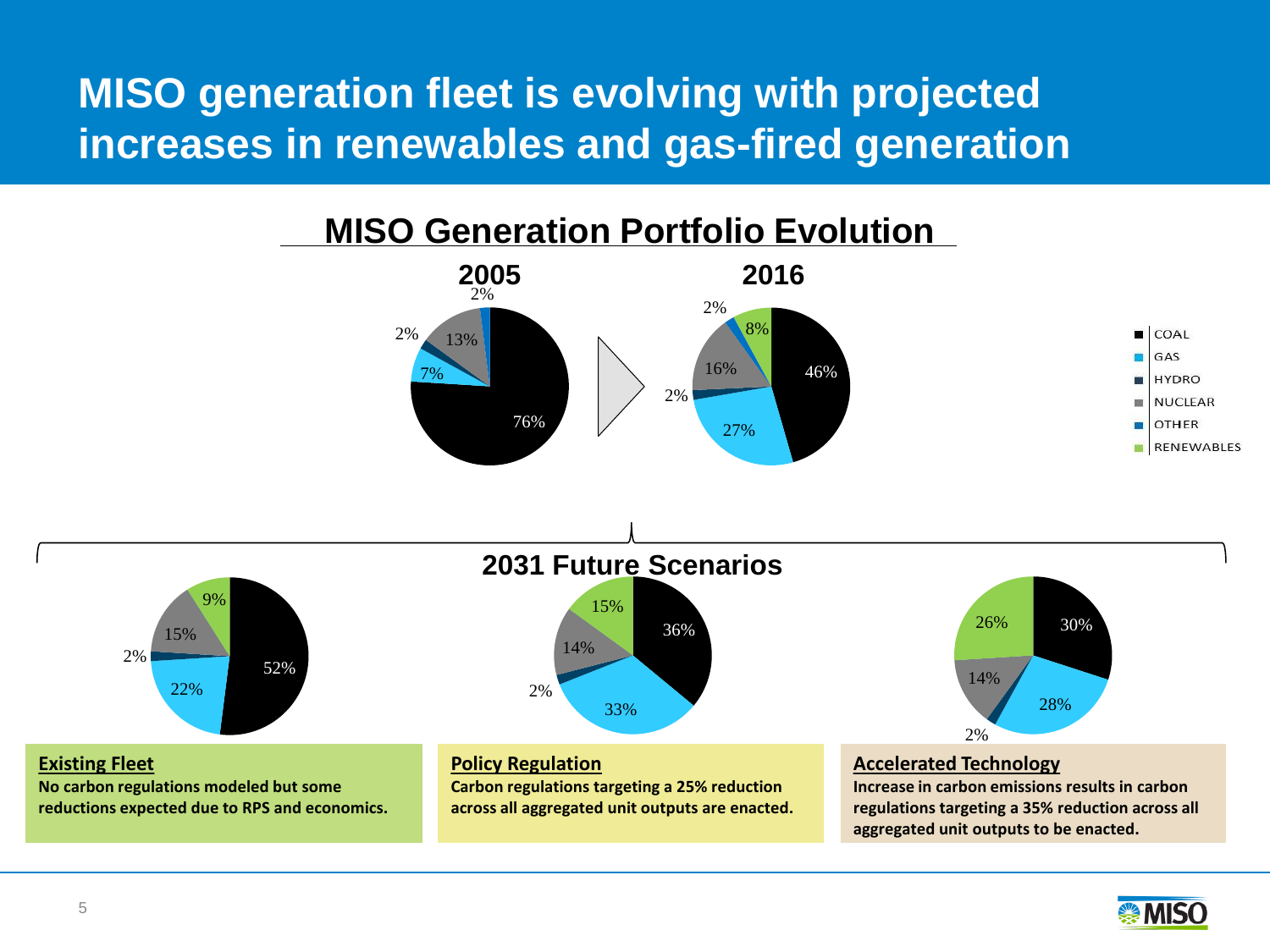#### **MISO's Interconnection Queue requests are dominated by wind and solar which are projected to increase**





*140 MW of battery storage is requesting interconnection, Markets serve as the integrator of the changing system.* 

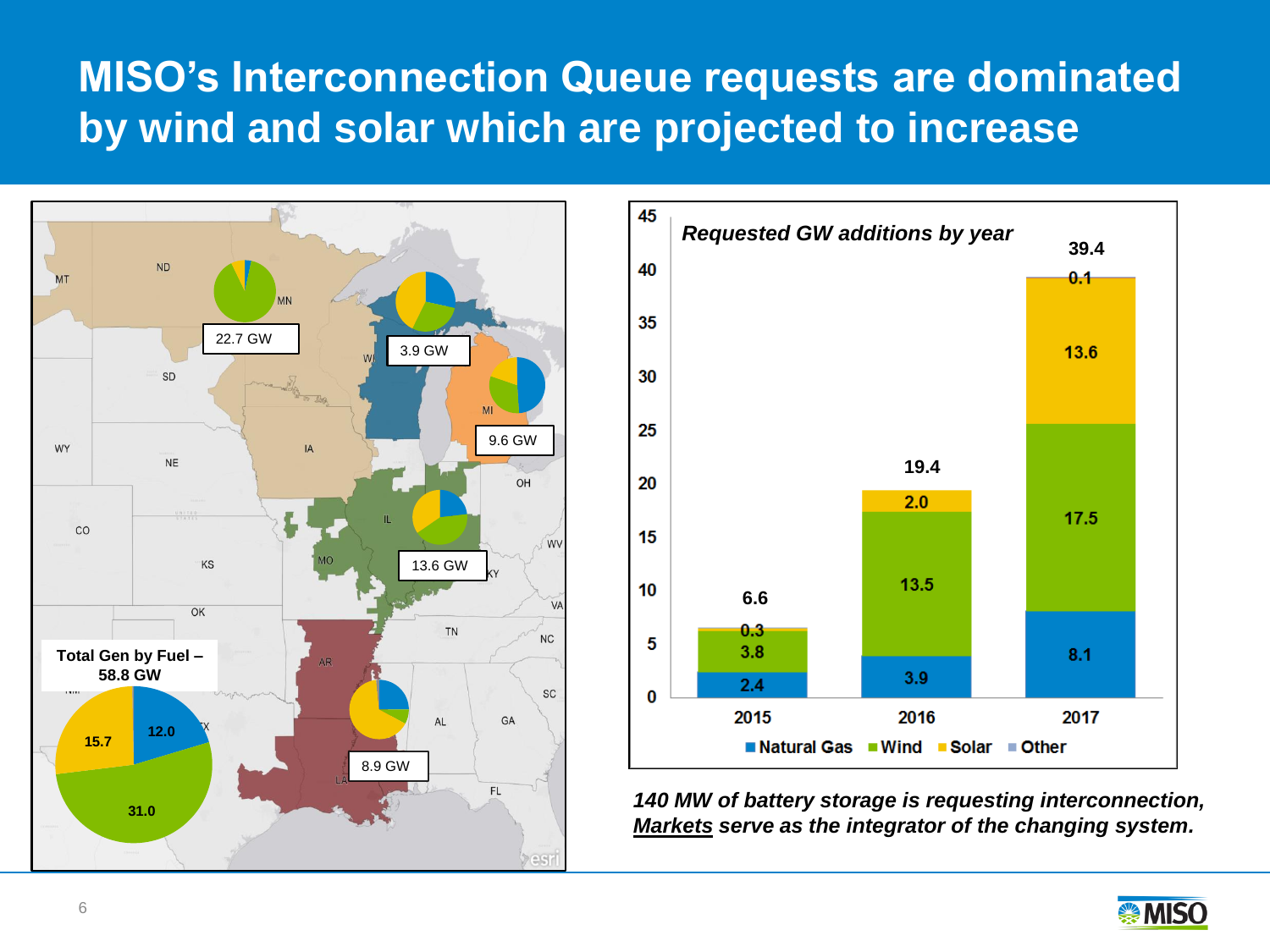#### **Storage is converting energy to potential energy for use at a later time**

**Many types of energy storage systems exist each with different economics and capabilities:** 

- Short term storage flywheels, batteries, fuel cells, compressed air
- Longer term storage hydro, coal pile, linepack gas, nuclear fuel

**The grid functions as an energy storage system**

• Instantaneously use all intermittent energy and defer production from controllable resources

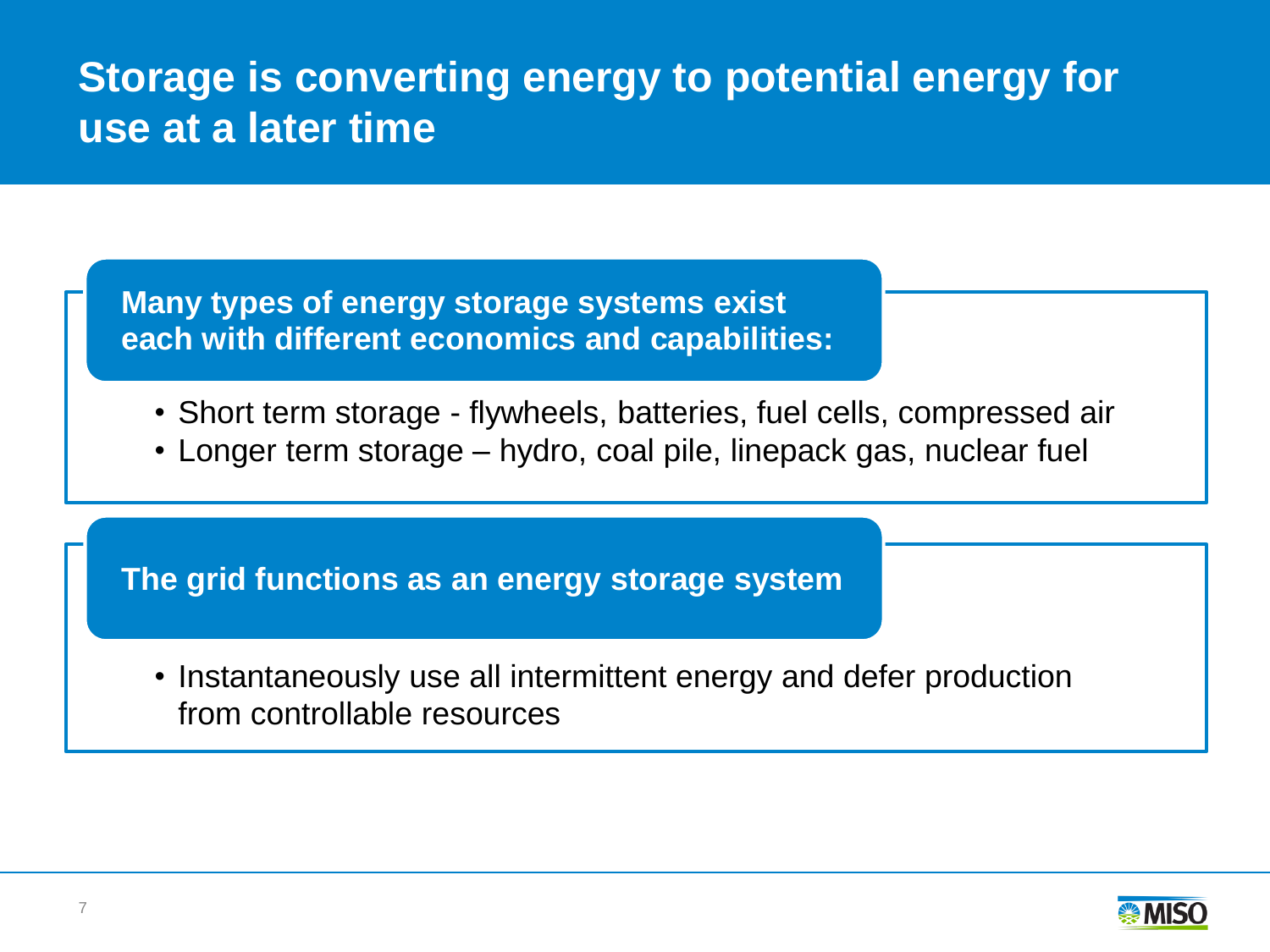### **Policy decisions around storage must factor in both the purpose and the costs**

#### **Purpose of Storage…. An Illustrative Example:**

*150 MW utility with 1,000 GWh annual energy wants to become 100% renewable (self-generation)* **Units = MW of hourly load and wind generation**

**Win** 



#### *….renewable generation does not align with load*

![](_page_7_Picture_6.jpeg)

**Load**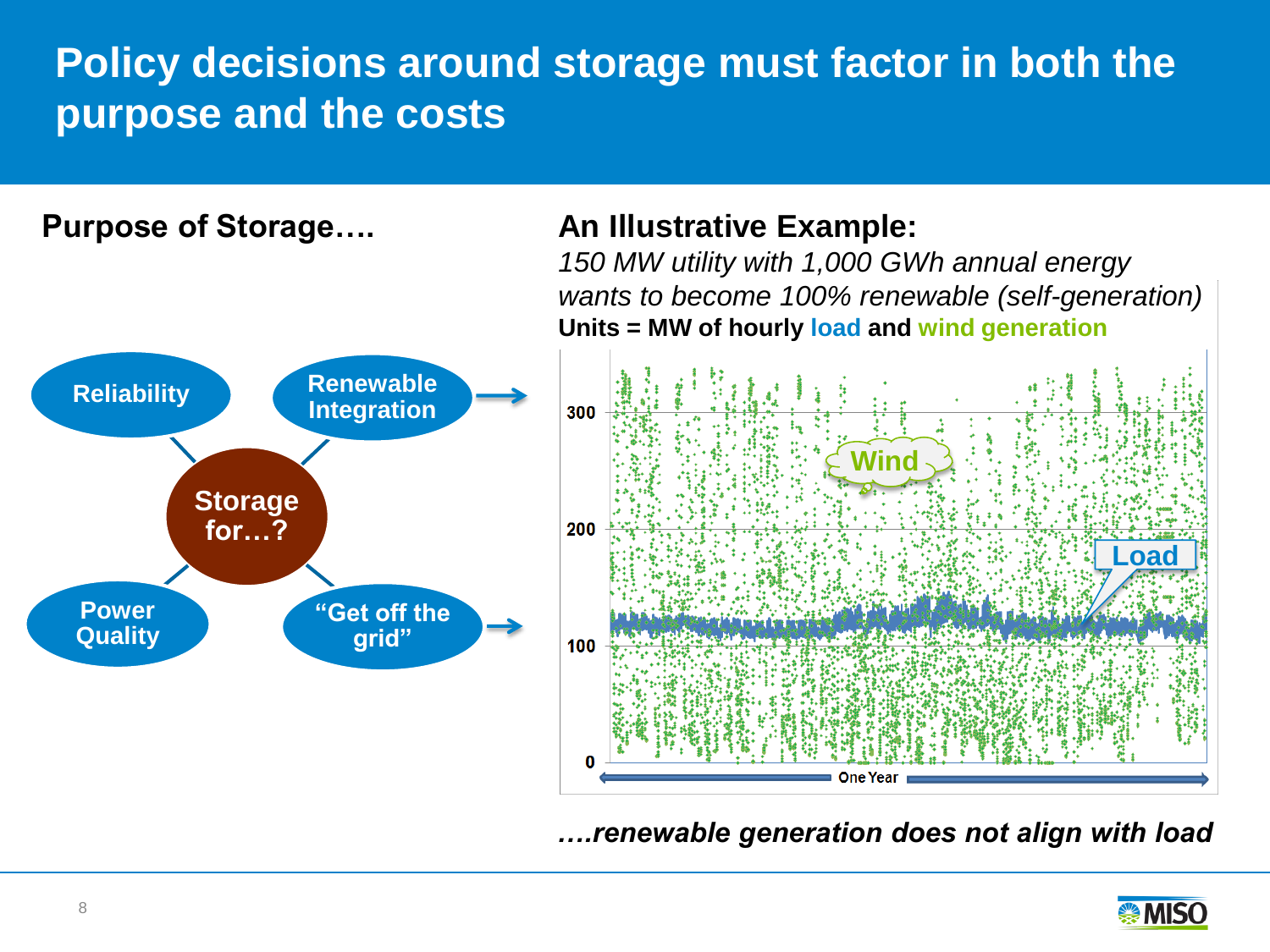#### **Are batteries the most cost effective storage mechanism to increase renewable penetration?**

![](_page_8_Figure_1.jpeg)

9

![](_page_8_Picture_3.jpeg)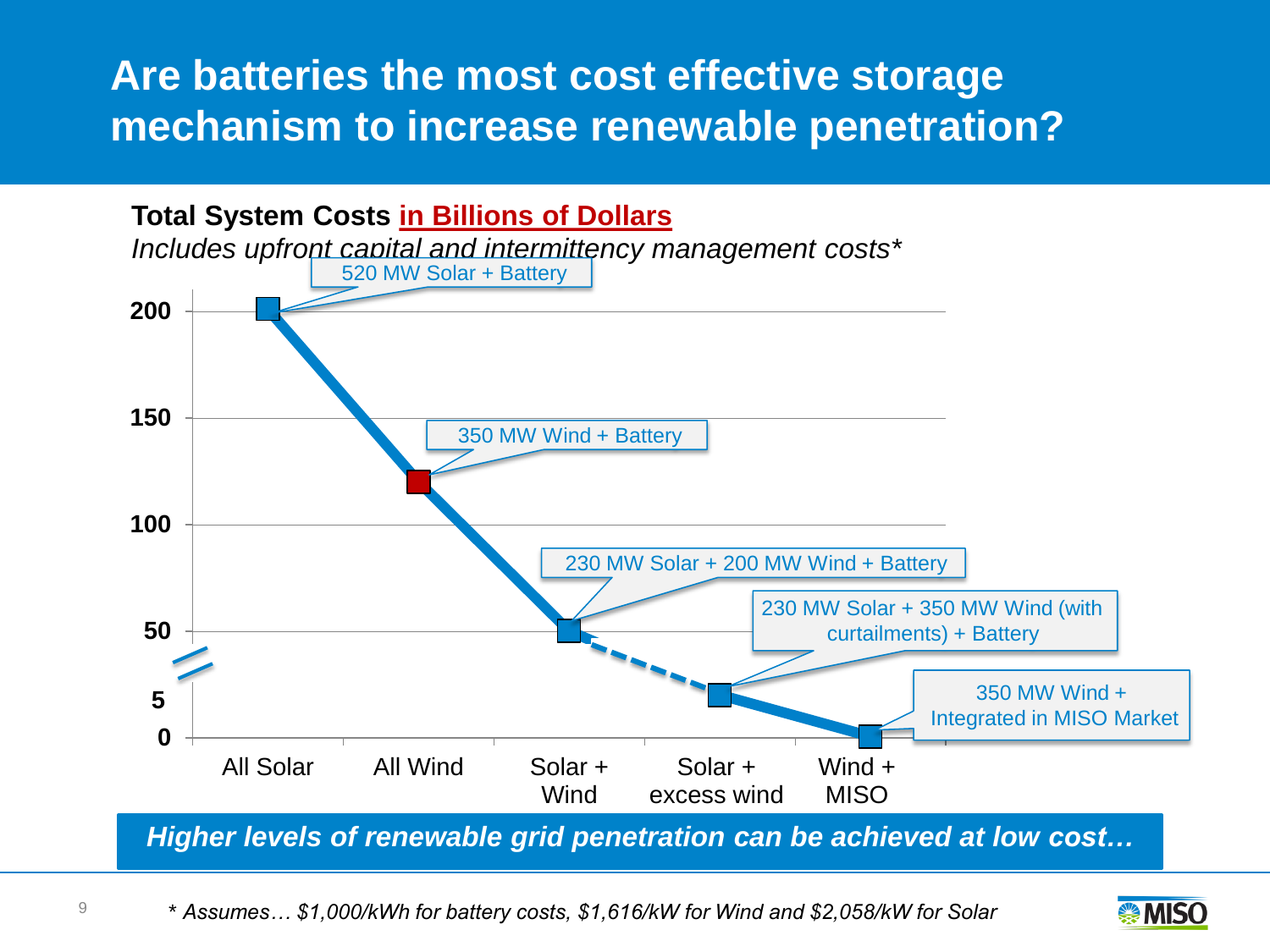### **Existing resources are capable of operating flexibly to manage renewable intermittency**

![](_page_9_Figure_1.jpeg)

#### *The grid has proven to be a technology enabler – wind, solar…storage*

10

![](_page_9_Picture_4.jpeg)